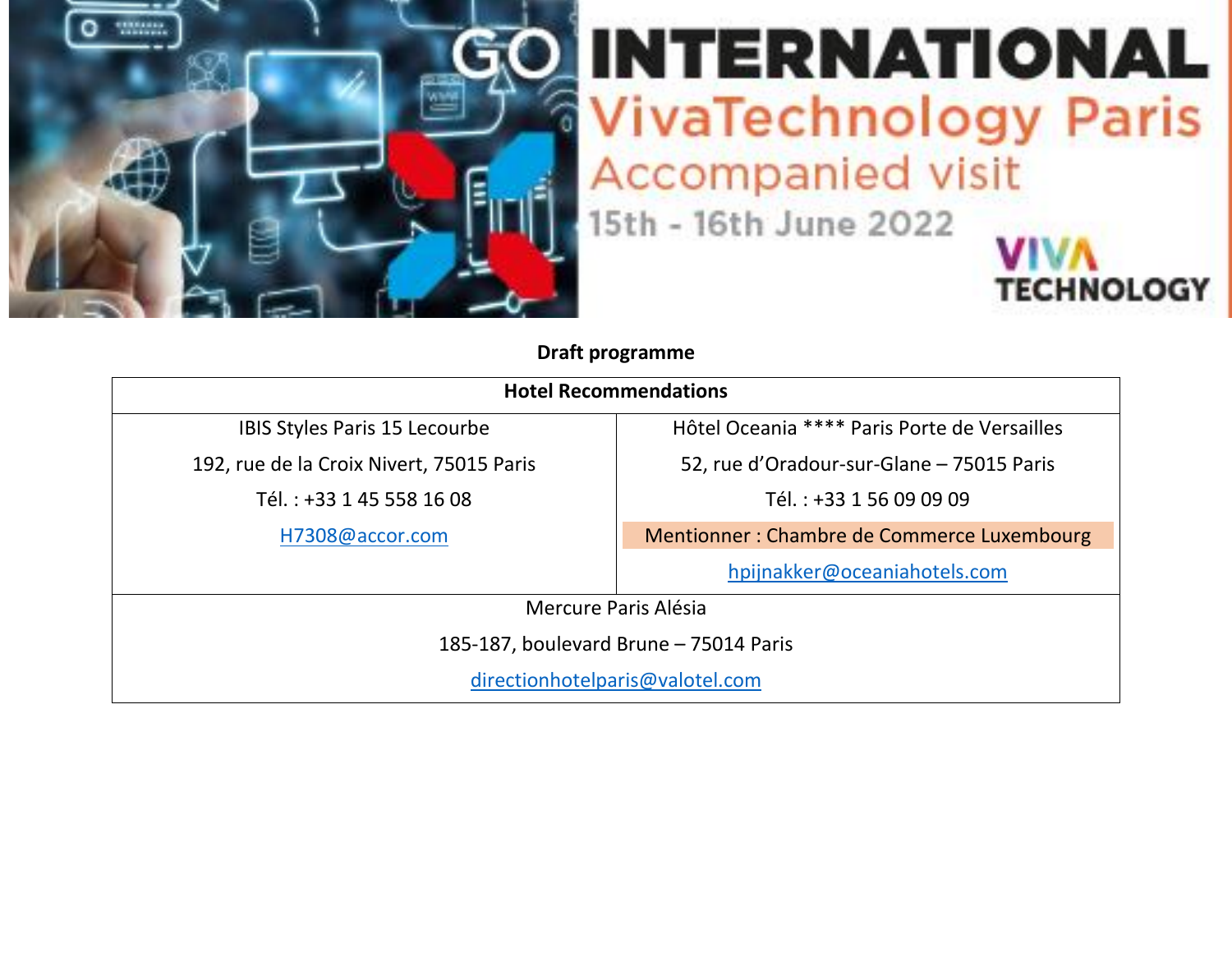| <b>Train Recommendation</b>      |                                    |  |
|----------------------------------|------------------------------------|--|
| Departure (15/06)                | Return (16/06)                     |  |
| Luxembourg – Paris EST           | Paris EST - Luxembourg             |  |
| 10h07 - 12h20<br><b>TGV 2864</b> | $17h40 - 19h52$<br><b>TGV 2833</b> |  |

| Wednesday, 15 June 2022                                                                                                                                                                                    |                 |  |
|------------------------------------------------------------------------------------------------------------------------------------------------------------------------------------------------------------|-----------------|--|
| Departure to Paris - Gare de l'Est                                                                                                                                                                         | $10h10 - 12h20$ |  |
| Transfer by bus to VivaTechnology                                                                                                                                                                          | 12h40           |  |
| Arrival at VivaTechnology and free visit of the trade fair                                                                                                                                                 | 13h30           |  |
| Reception at the Luxembourg national pavilion<br>in presence of H.E.Ms Schommer, Ambassador of Luxembourg in France<br>Hall $1 - B25$                                                                      | 17h00           |  |
| Transfer to the Luxembourg Embassy in France                                                                                                                                                               | 18h30           |  |
| Networking evening given on the occasion of the presence of Luxembourg at the VivaTechnology and<br>Eurosatory trade fairs in Paris<br>Residence of the Ambassador, 8 Avenue Emile Deschanel - 75007 Paris | 19h00           |  |
| Transfer to the hotel                                                                                                                                                                                      | 22h00           |  |